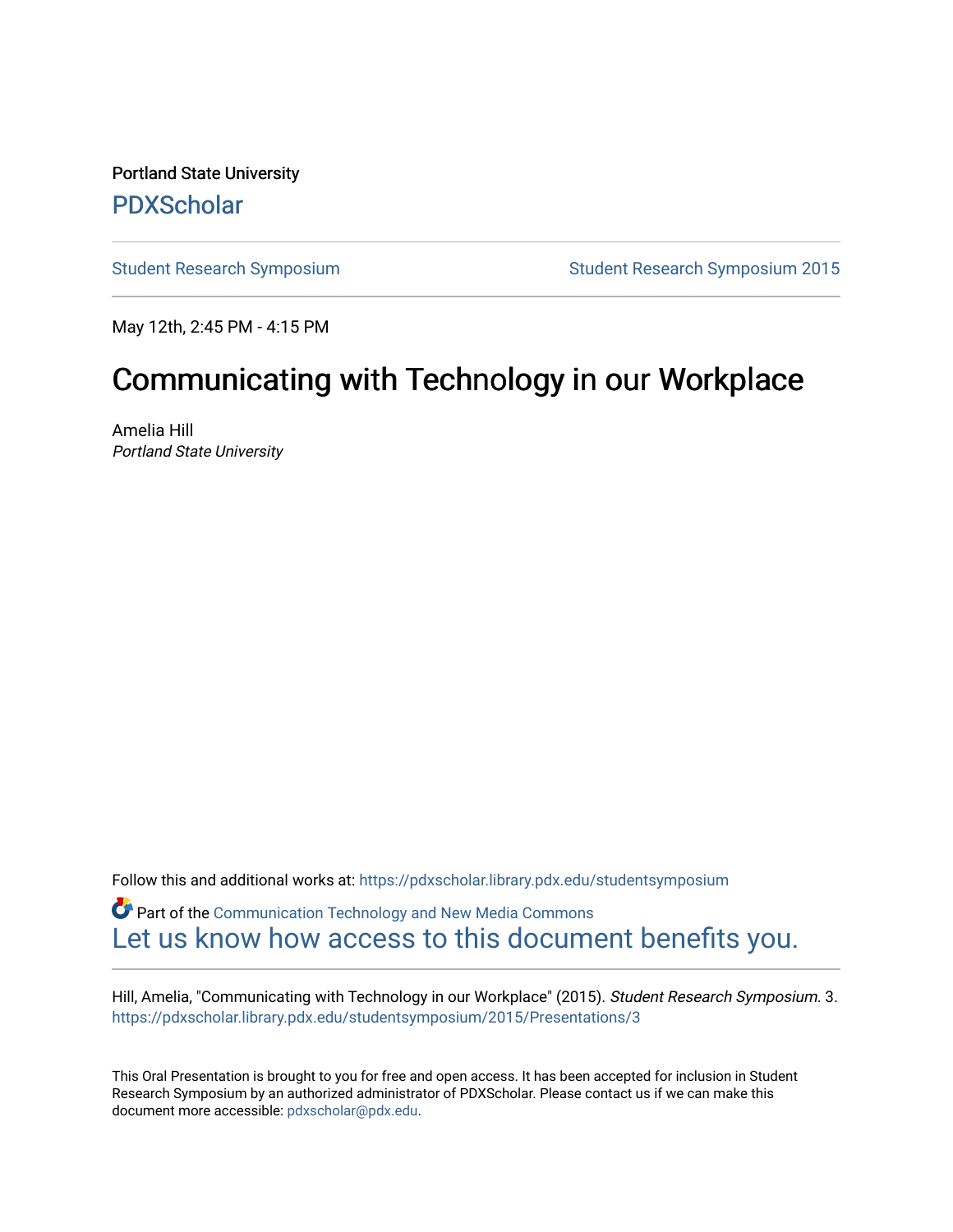Running Head: Technology in the Workplace

Challenges of Technology in the Workplace

Amelia Hill

Portland State University

Communications 323U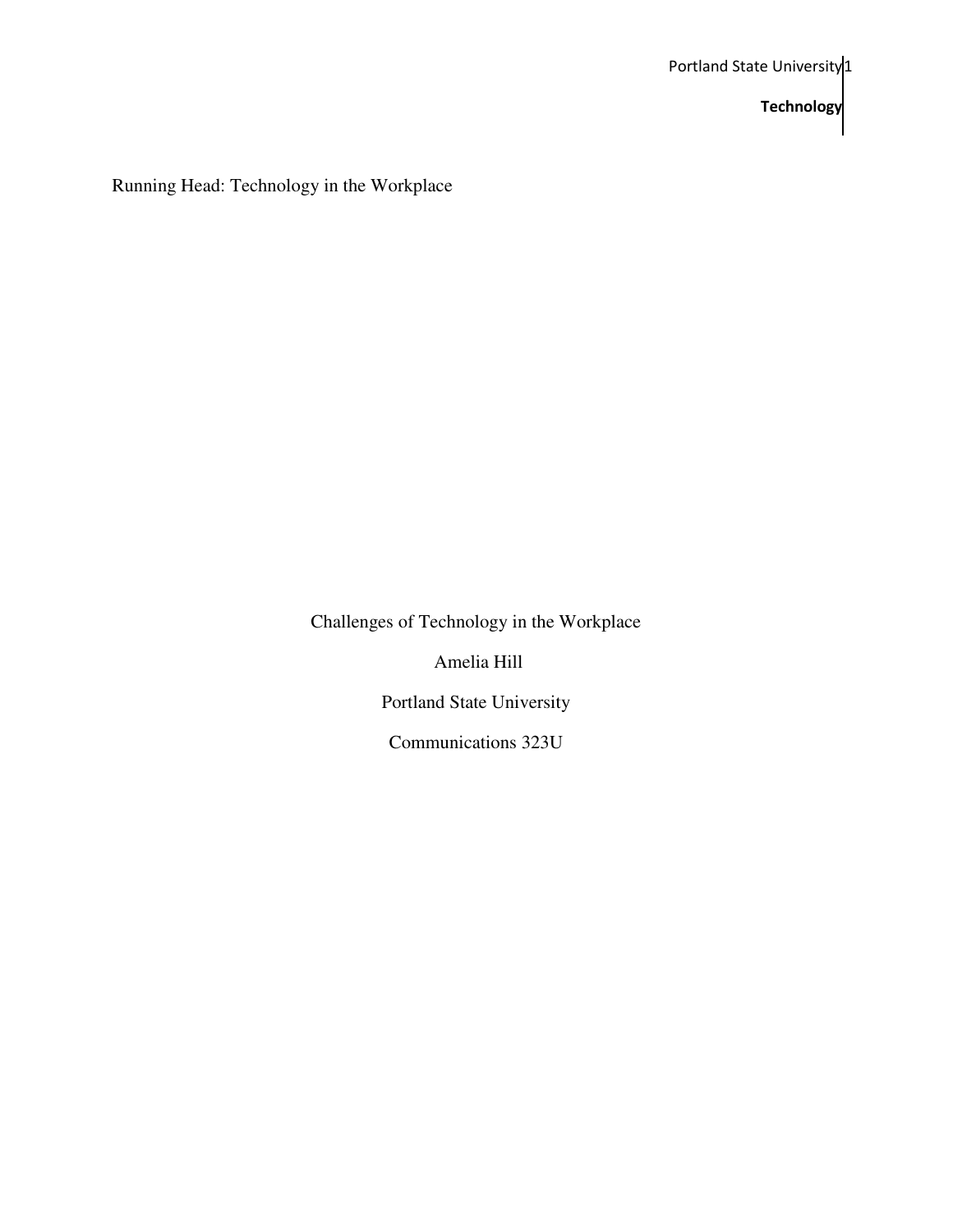# Introduction

When modern technology took off in the 1990's it surpassed all previous forms. It's amazing how technology can be, it is used to keep families and friends in contact, and it has advanced medical research, and enables the growth of businesses. While technology can enhance communications within an organization, it can also cause misinformation, distraction, and there is always 'technology difficulties'. These present a few organizational risks and challenges of human interaction in a work place that will be described in this essay. It is important to look into these problems so the professional world is aware of them and is able to determine and establish coping mechanisms and policies for the future. Being aware of the challenges technology to communications helps to better understand these issues. Knowing these is key to overcoming them and have better training for the future. I investigated these issues through researching online journal articles and some business websites. I wanted to understand what the subcategories of the main challenges were, without the bias opinions specific people. To do this I needed quality information. The approach that is used to investigate this topic is that by looking into the different types of technological problems focusing on the misinformation it can present, how distracting it can be, and the difficulties of simply using technology. The intention of researching this topic is to enlighten the reader of how modern technology can hinder the development of originations. This is an exciting project to explore because of the effect technology has on the future.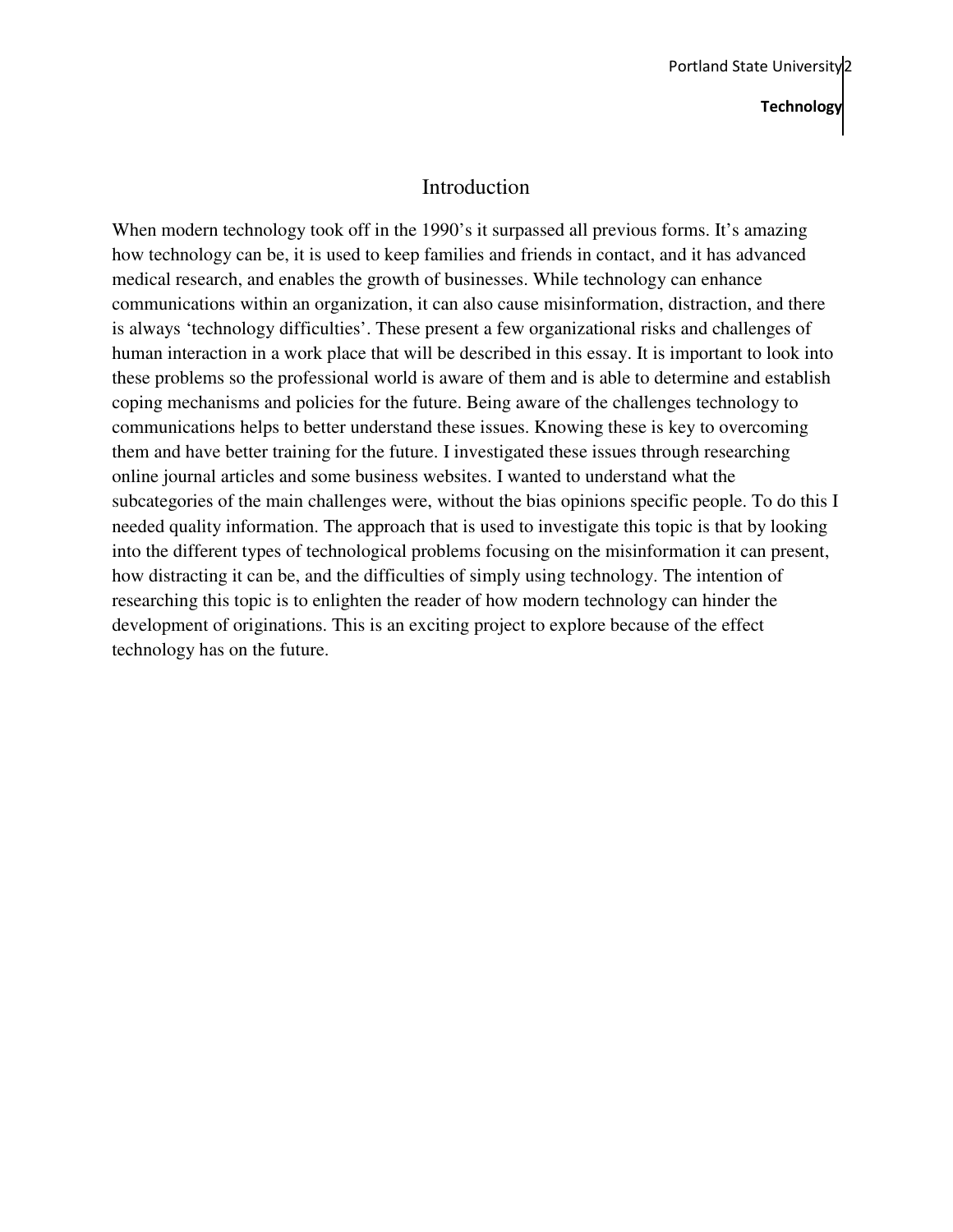#### Body

Misinformation is a huge challenge in technology communication from the smallest business to the biggest non-profit organization. There are many risks involved with this type of challenge. Misinterpretation is failure to interpret or explain communication (Definitions, 2013). This can happen in a few of ways such as, misreading an electronic message, failing to properly communicate a message, and or taking a message out of context. Misunderstanding is mistaking the meaning or intention in communication (Definitions, 2013). Although, the two are similar they do differ in one major way misinterpretation is intentional and more misleading, where as misunderstanding is unintentional and more confusion. Language use is another difficulty. It can be a big issue in any form of communication. When people can't speak the same language they either can't communicate or make up ways that can lead to misinterpretation. Slang and word choice are the two leading causes of this. Slang are messages, verbally or written, characterized by the use of the vernacular, jargon, or socially taboo, metaphorical, vocabulary (Definitions, 2013). Lack of training is another part of misinformation. If you don't have to adequate stills to perform certain technological tasks the consequences can be detrimental. This leads to a new wave of concerns. When a new project is started sometimes new ways of doing the project need to be created, this is technology transition (Erisman, 2002). Resistance to changing ones usual forms of technology is a barrier to being successful in these types of projects. Few organizations have policies in place related to changes in technology-based initiatives (Erisman, 2002). When there is a substantial process made in technology these establishments have no procedures in place to help them. Some companies may send their important employees to classes or seminars for training. Then they are expected to pass the information along to other co-workers, which can cause a whole lot of other problems. Lack of available technology is more isolated and case to case, but still causes problems. When there is insufficient accessible to technology it can slow down work progress and growth. There is also the most well-known kind of misinformation that of improper use and the inappropriate use. We have all heard of mayoral candidate, for New York City, who sent picture text messaged photos of his genitals to women in his city (Campanile, 2013). This is an example of inappropriate use. The difference between the two is that; inappropriate indicates a breach of simply social or professional convention, while improper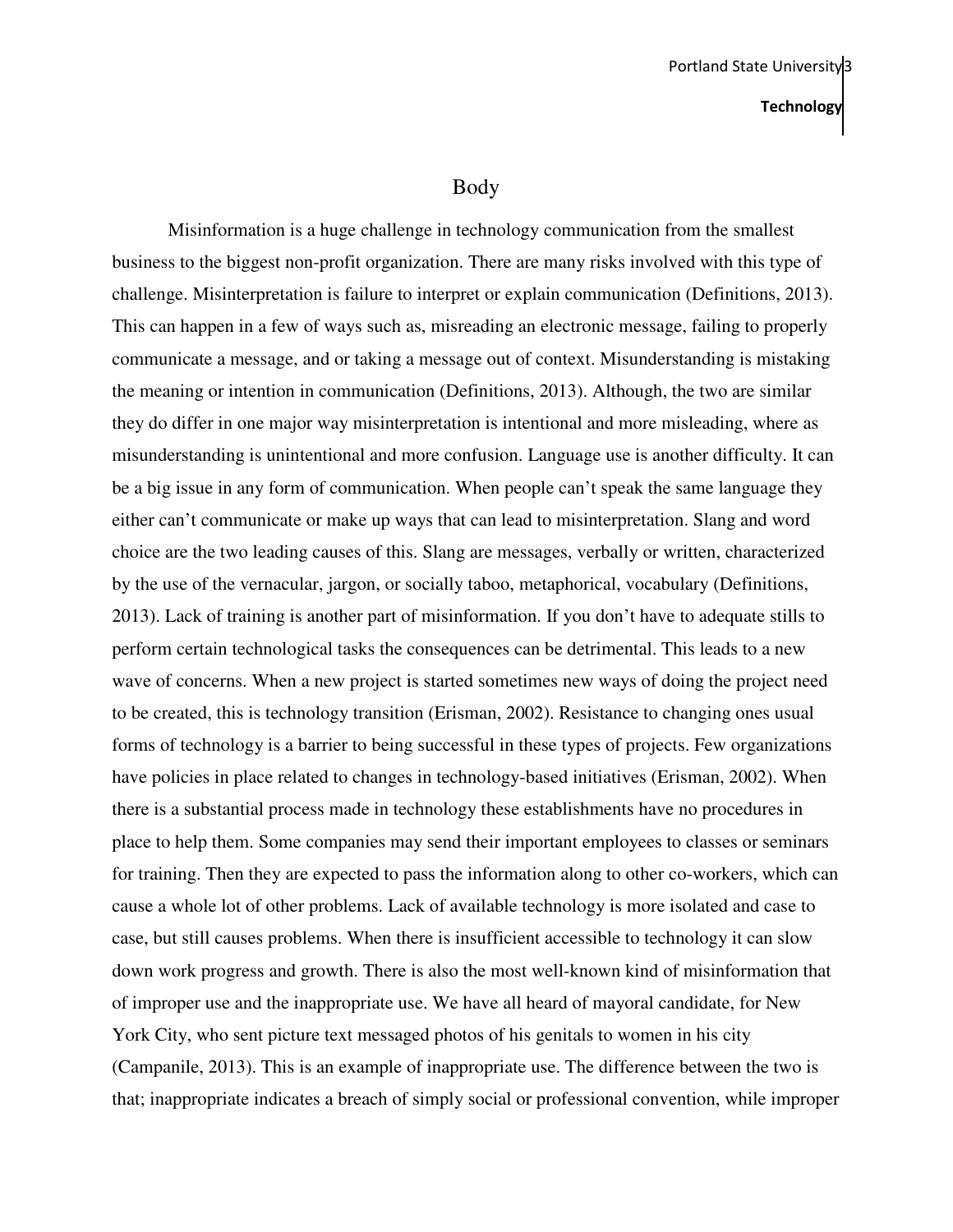expresses a moral judgment. Today people can work from just about anywhere thanks to technology. They can work from home to be with their families more or working on the road. However, there are casualties like teamwork. These changes to the work place can be more productivity, without some type of face-to-face interaction the ability of teamwork can be compromised (Moufarriger, 2012). Technology has given us the ability to work from anywhere giving us virtual workplaces, this leads us to not really knowing the people we work with even though our professional contact list can be overfilling with names (Waldron, & Kassing, (2011). Teamwork is a group effort of cooperation and coordination to act together for a common cause (Definitions, 2013). While this can be done by technological means, like telecommunications, it takes away the human contact that all people need. Without this in-person interaction projects can develop all sorts of misinformation issues. These are the kind of misinformation problems that come about in the technological world of business and other organizations, there many others that fall under different categories.

Distracted from the main focus because using and abusing technology is an extensive problem facing many organizations today. Workers, who are "connected" (meaning tuned into the technological communication world, like Twitter, Facebook, and Text Messaging), are constantly being bombarded with status updates, the latest antics of adorable kittens, and being asked to bring home milk. Being connected can have its perks like knowing who the just landed the company the biggest deal, but can't that wait until it comes down through the proper channels. In meetings people can be distracted by their phones, at their desks they have a whole computer filled with distractions calling to them to put their work to the side and play the latest new time killing game, these are examples of the attending phase of the risk negotiation cycle (Waldron, & Kassing, 2011). Organizations can lose so much money to distracted employees unless they have strict policies in place. Some high schools have gotten so fed up with students texting they put signal blockers in their classrooms. This behavior not only hurts the organization or institution, but also the worker or student. These small users of distracting technology are very likely missing important information or not getting important work done. When one loses they both lose. One short meeting or conversation can eliminate multiple text messages. Interpersonal communications, which are critical to building professional relationships, are far more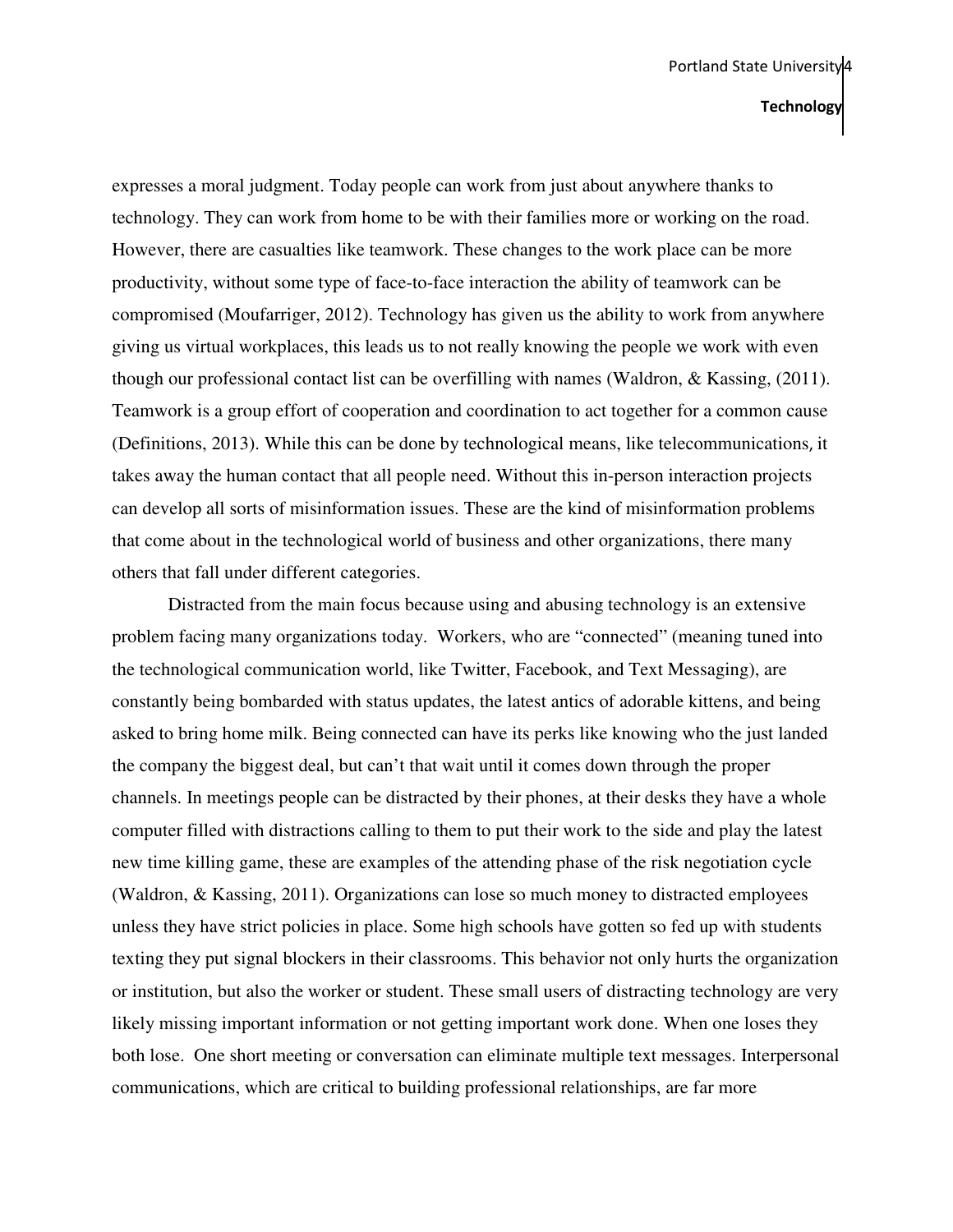complicated and require a certain amount of affability and listening skills not needed in social media. Too much dependency for electronic means of communication can decrease vital personal interaction (Nestor-Harper, 2013). There are many studies being, and have been, preformed on the sociological aspects of a world that is constantly connected to a device and not engaging in real life interactions. There are even smaller micro-studies on the personal psychiatrics of being wrapped up in the 'online world'. This is not what will be discussed in this essay, however it does make for a worrisome read if one were to look into it. Even if technology is being used appropriately and for work it can still be distracting. Take this example from the small business section of The Huston Chronicle's online site, Chron, the author Mary Nestor-Harpen describes a typical office where one employee is conducting a job interview via Skype, while another is walking around the office talking to a client on the phone, and a third worker is the second hour of an interactive webinar. "Add these distractions to the normal noise of ringing phones, constant emails, and a noisy fax machine, and it's no wonder that it's sometimes hard to get work done (Nestor-Harper, 2013)." Imagine all these regular office noises and still having to get work done in a timely manner. Unknowingly these people have created a stressful work place. Although, technology can bring continents together it can never replace human interaction.

Technical difficulties happen even to the best and richest companies. It can refer to a couple of different things. It can be a problem with the software, like a program isn't malfunctioning or running slowly (Satterfield, 2012). Hardware problems fall under this category too, like faulty connections or bad equipment (Common, 2013). As it refers to websites, it can mean that the site is currently down, or that they're adding stuff, and don't want users to see it before their done. A specific problem of in this classification is asynchrony, which is defined as not being of synchronized or lack coincidence in time (Definitions, 2013). As it refers to technology this is like a pause in technical communication. Power outages and electronic crashing fall under the broad term of technical failure. While, there is much research into specific difficulties with a system or electronic there is none as a communication challenge. This leaves lots of opportunities for study and examination.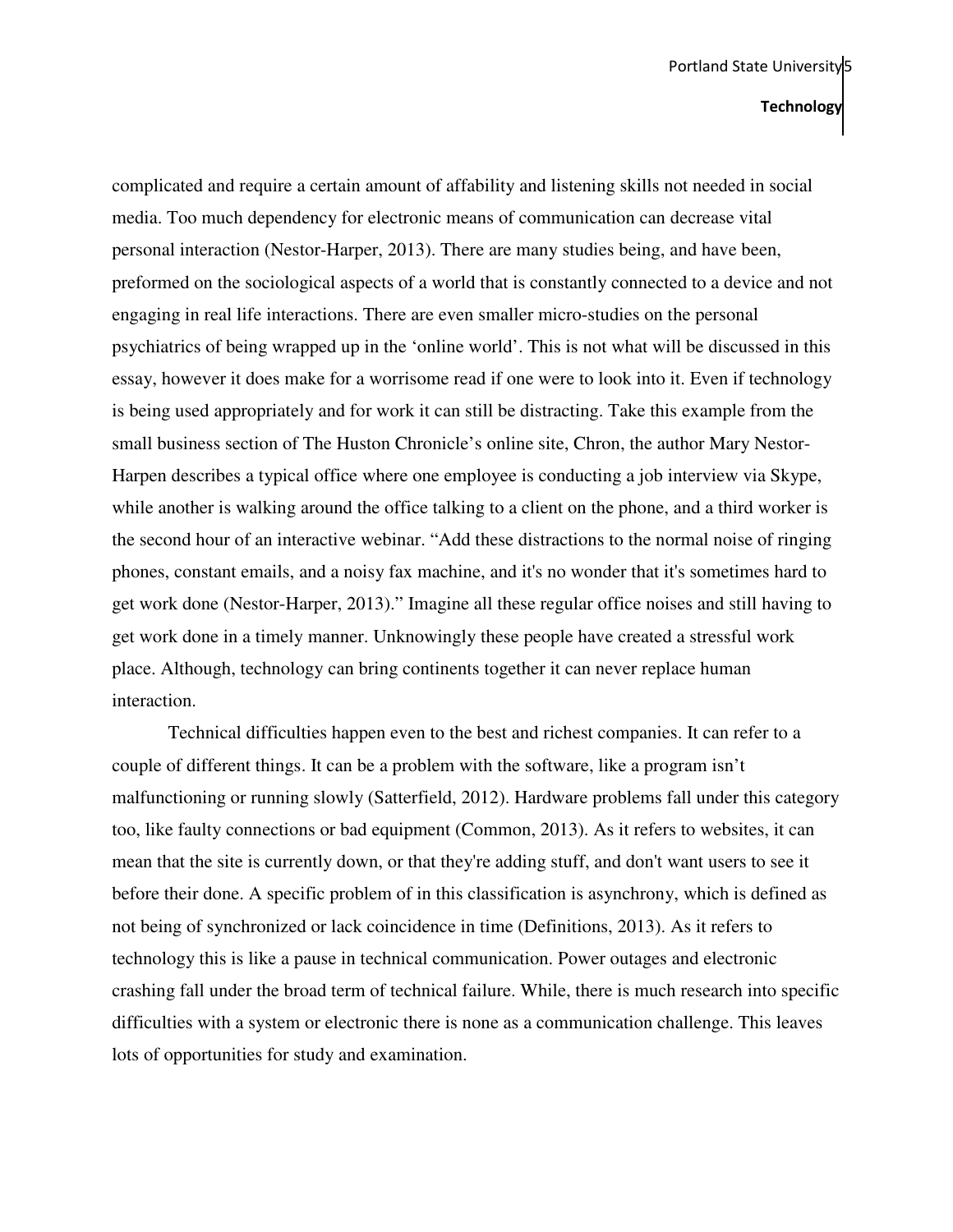# Risk Negotiation Cycle

#### ATTENDING: Behaviors of the risk

- Misinformation
	- o Misinterpretation
		- Not having the desires outcome
	- o Misunderstand
		- Looks (facial expression) of confusion
		- Having many questions asked
		- Embarrassment, because the person didn't comprehend
		- Nervousness, over making a mistake
		- Flustered, because of embarrassment
	- o Different language use
		- Not understanding what was communicated
		- Exclusion of member who don't speak or understand the spoken language or terms
		- **Tension between those of the dominate language and those of minority** language
	- o Lack of technology training
		- $\blacksquare$  Misuse of the technology
		- Unused of the technology
		- $\blacksquare$  Technology difficulties
		- $\blacksquare$  Breaking the technology
		- Becoming frustrated with the technology and project, because the person doesn't understand what they are doing
	- o Lack of available technology
		- Organizations not being competitive
		- Organizations not being creative and designing new ideas or products
		- Organizations not being able to making advancements to make progress
- Distraction
	- o From human interaction
		- Always being attached or on an electronic device connected to technology
		- Not listening to others around
		- Not being engaged to the real surrounding life
		- Leads to misunderstanding
	- o From work/projects
		- Not paying attention in many group interactions
		- **Leads to misunderstanding**
		- Poor work performance
		- Substandard products/ concepts
	- o Outside interference
		- **Bringing personal life to workplace**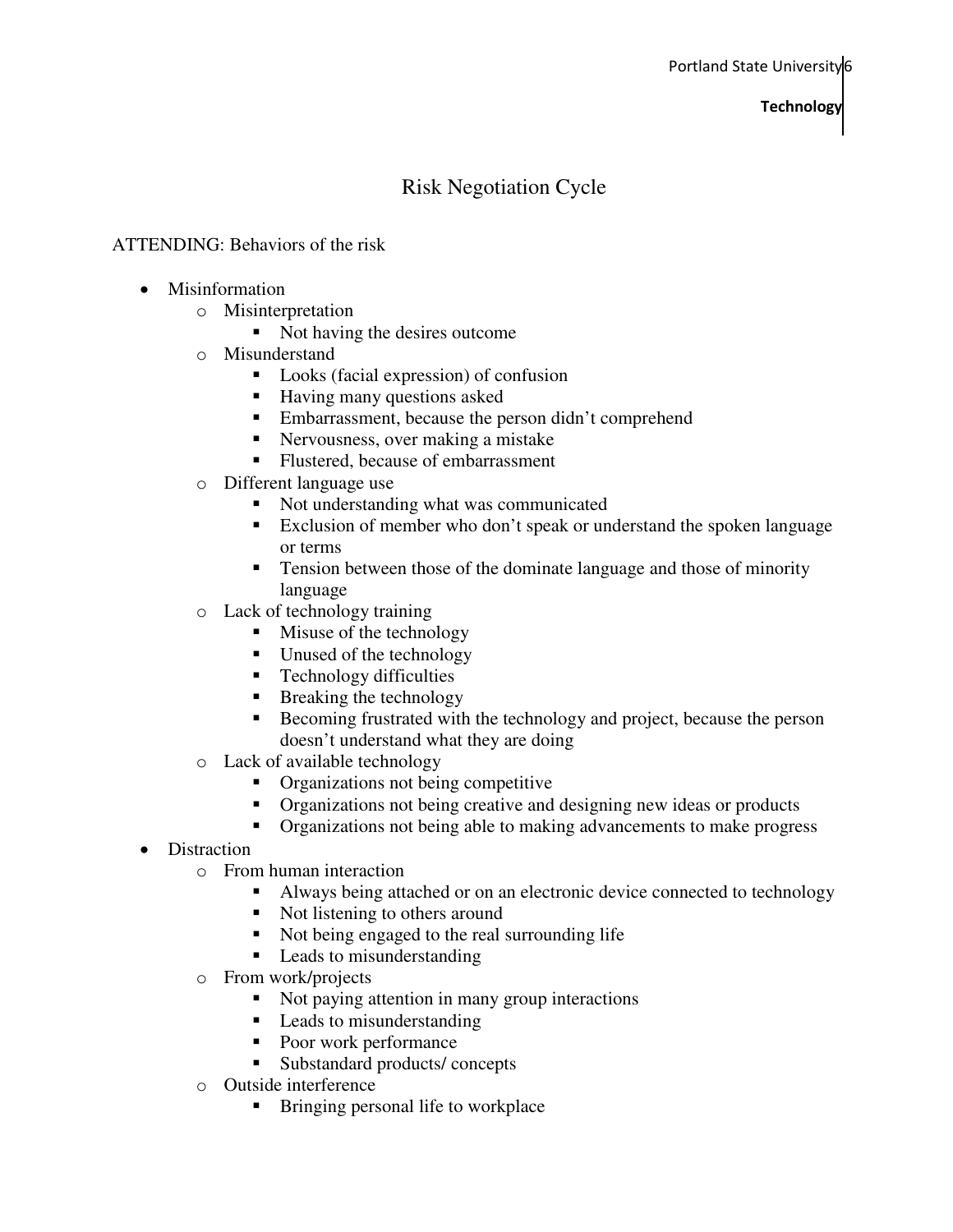- Being overly emotional
- Talking too much about personal life
- Technical difficulties
	- o Malfunction of electronic/program technology
	- o Power outages
	- o Organizations become embarrassed, because their technology is viewed as insufficient or deficient

SENSEMAKING: Contextualizing

- Having technology will open organizations up to problems because of:
	- o Misinformation
		- **leads to miscommunications, hurts an organizations moral, makes them** look unprofessional, and can cause loss of profits/progress
	- o Distraction
		- Causes outside interference, emotional distracted workers, and cause sociological issues
	- o Technical difficulties
		- **Makes them look incompetent**
- Many, if not all, organization have to use technology to do daily business and get ahead so these challenges will appear until they are dealt with
- Many people can be involved
	- o Anyone within the organization, that uses technology, can contribute to these difficulties

#### TRANSFORMING: Problem Solving Stage

I do want to make it clear that I am not assuming any responsibility or making any determinations as to what every organization should do.

- Misinformation
	- o Put precise rules and policies in place on how communication with technology is to be used
		- Have a handbook for people involved with the organization to refer to
	- o Have clear repercussion for when there is misconduct
		- Have this listed in the handbook
	- o Making/giving clear instructions to all projects
	- o Allowing multiple questions to be asked, to avoid misunderstandings
	- o Different language use
		- Make clear what language is to be used in the workplace
			- Clear non-slang professional language
			- Have an qualified interpreter when needed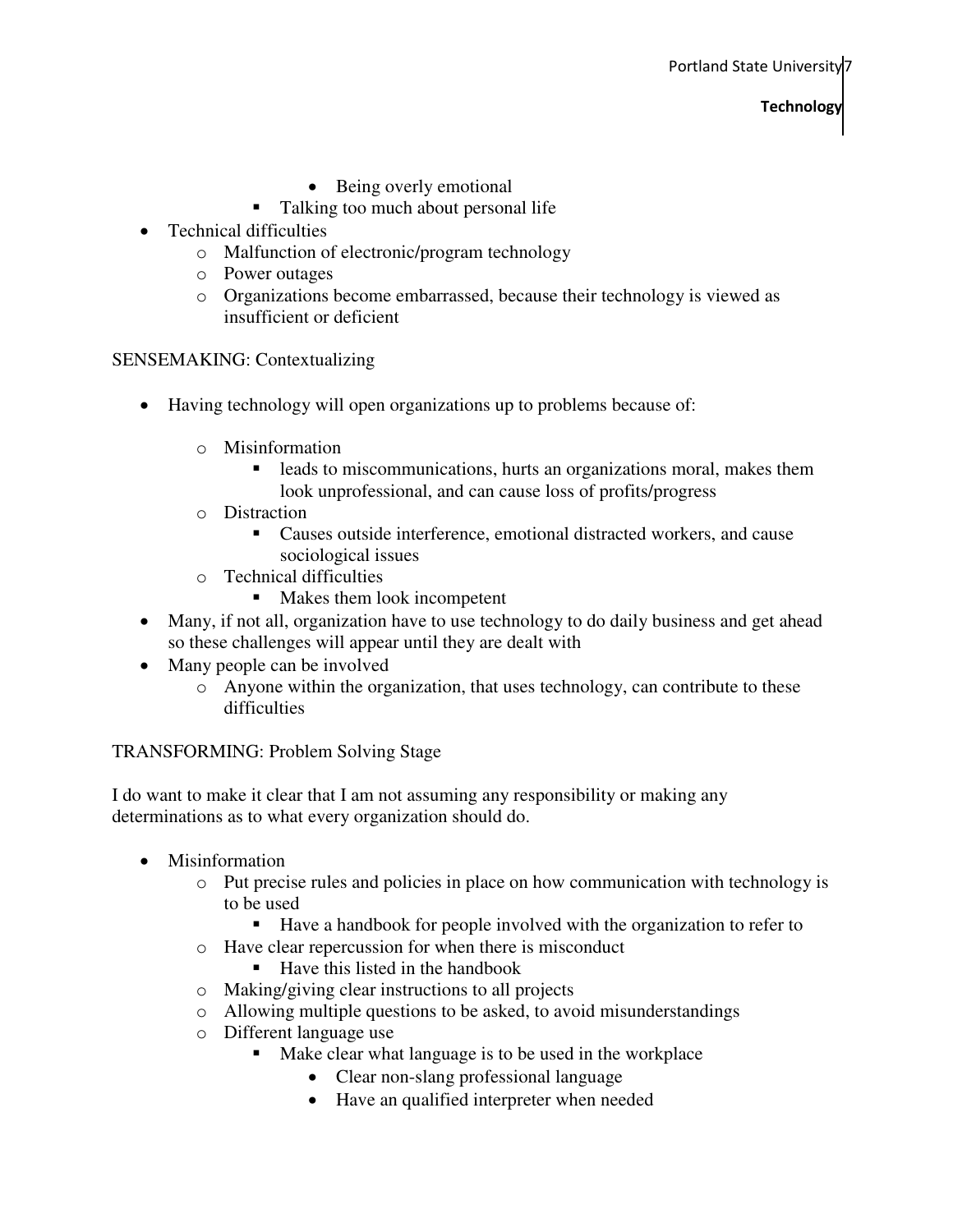- Have this listed in the handbook
- o Lack of technology training
	- **IDED** Involve/hire people with ample technology skills
		- Have a team/department/subdivision that researches new technology
			- They can also be in charge of technology training, or finding programs to do it
	- Have a plan for how the training gets pasted along
	- Have incentive programs to encourage new technology ideas
- o Lack of available technology
	- $\blacksquare$  Increase funding
		- Grants
		- Subsidies
		- Saving
			- o Cut unnecessary costs
	- **Create a program to investigate new available technology**
- Distraction
	- o Have clear rules about when and where technical devices can be used
		- $\blacksquare$  Have this listed in the handbook
	- o Have clear lines of what constitutes as work and personal time
	- o Create incentives for finishing work/projects on time/early
		- To decease time waste because of technology distractions
	- o Outside interference
		- Have programs to help employee's/workers with personal issues
			- Hotlines
			- Someone within the organization to talk with
				- o Have these listed in the handbook
		- Make allowances for personal emergencies
			- Be understanding, but don't allow patterns to develop
			- Have this listed in the handbook
- Technical difficulties
	- o Ensure all programs and electronics are up-to-date
		- Create a team/department to check all technology is updated
			- This is usually an IT (Information Technology) Department
	- o Create a team/department to fix any problems with programs and electronics
	- o Have a backup plan in case of any technical failures
		- Make sure all who are involved are aware of this plan
		- $\blacksquare$  Have this listed in the handbook

#### MAINTAINING: Development of new norms

- Misinformation
	- o Up-date/review/revise reference handbook
	- o Have trainings for how instructions should be giving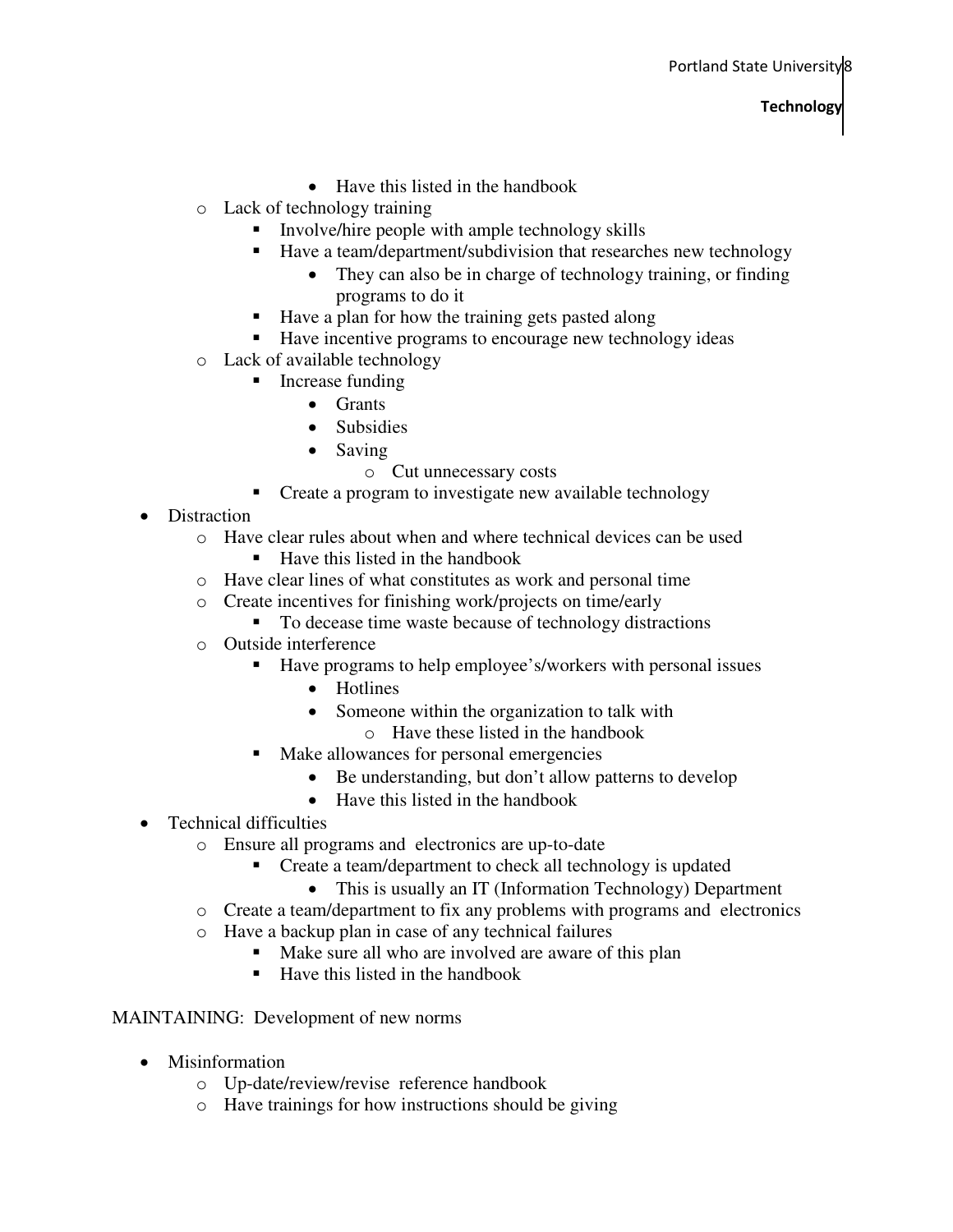- o Different language use
	- Maintain the clear professional language
		- o Ensuring management/upper administration is using the correct language
	- **Letting people know that interprets are available**
- o Create policies for continuing technology training
	- Continuing training programs
- o Have a the team/department/subdivision that researches new technology a permanent
	- Have a plan for how the training gets pasted along
	- Have incentive programs to encourage new technology ideas
- o Lack of available technology
	- With savings buy new, more current, programs/equipment
	- Continue the program for searching new technologies
		- Part of the IT Departments job
- Distraction
	- o Make sure all new employee's are trained to the organizations policies
		- Use the handbook as a guild
	- o Continue with incentives programs
	- o Outside interference
		- Continue with programs to help employee's/workers with personal issues
			- Hotlines
			- Someone within the organization to talk with
				- o Make sure this is known in the new employee training
- Technical difficulties
	- o Make sure the IT Department is included in all changes and up-to-date with all new policies- pertaining to technology
	- o Continue with the 'backup plan' procedures
		- Have regular, annual, practices of this plan

# Conclusion

In summary, although there have been incredible advances made in modern technology, with all the benefits come challenges. Communication challenges with technology in an organization, cause misinformation, distraction, and technical difficulties. While, no assumptions can be made as to how to solve the problems list in this essay, it can be said that a general idea for better technology communication is better and more constant training. If the training was improved misinformation would happen far less, people could control their distractions, and technical difficulties would be handled faster and more productively. Organizations have many of communication, but technology is the most fluctuating.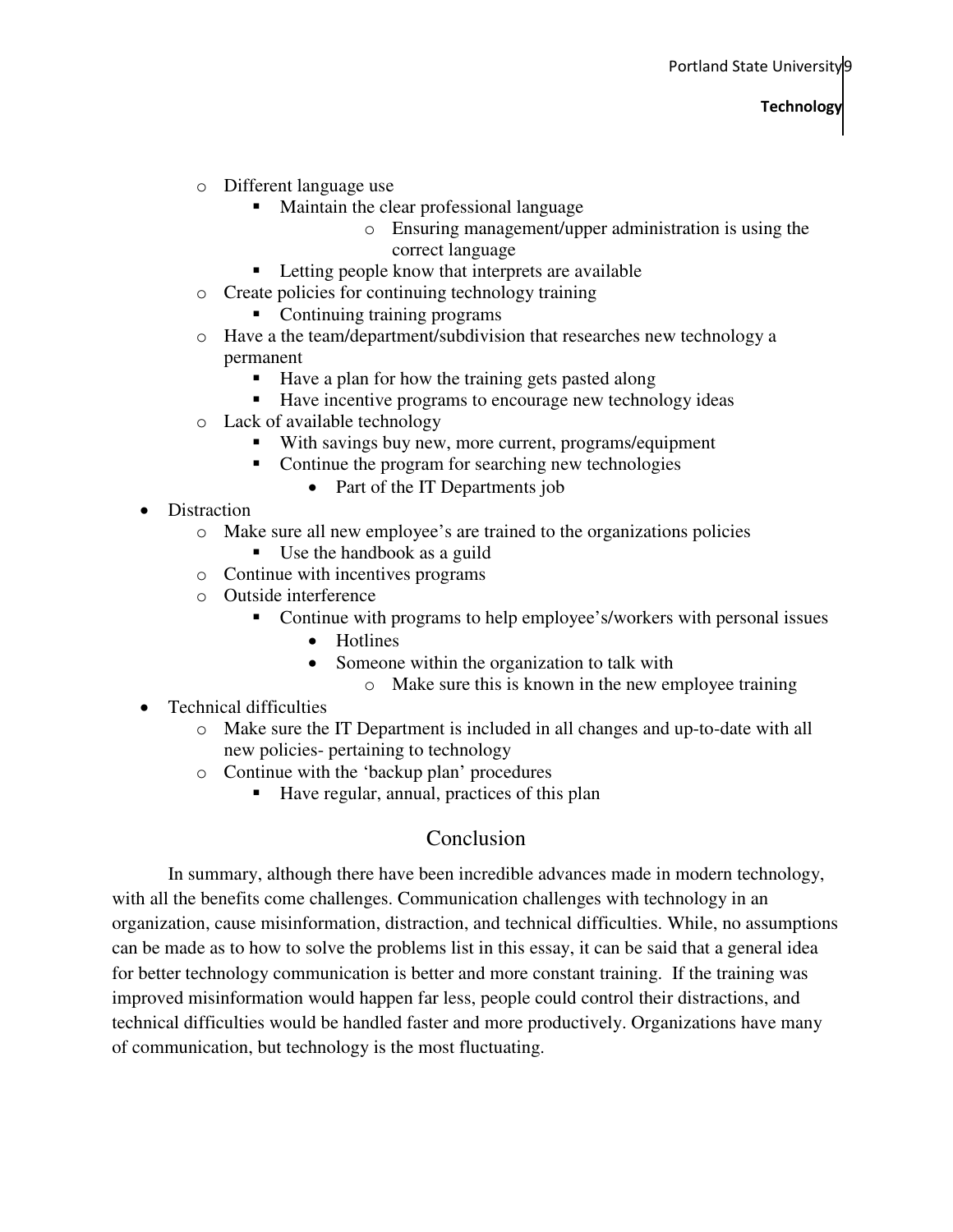## References

Author not mentioned. (2013). *Definitions*. Retrieved from

http://dictionary.reference.com/

Author not mentioned. (2013). *Common Hardware Problems. University of Washington School* 

*of Learning and Technologies*. Retrieved from

http://www.washington.edu/lst/help/computing\_fundamentals/troubleshootingxp/commo n\_hardware

Campanile, C. (2013). *Weiner caught sending dirty messages and photos a year after his sexting scandal.* New York Post, Nypost. Retrieved from

http://nypost.com/2013/07/24/weiner-caught-sending-dirty-messages-and-photos-a-yearafter-his-sexting-scandal/

Erisman, A. (2002). *TechWatch: Five Big Issues in Today's Technological Workplace*. Ethix.org.

Retrieved from

http://ethix.org/2002/04/01/five-big-issues-in-today%E2%80%99s-technologicalworkplace

Moufarrige, M. (2012). *Managing the challenges technology creates in the workplace*.

Dynamicbusiness.com. Retrieved from

http://www.dynamicbusiness.com.au/business-tech-blogs/managing-the-challengestechnology-creates-in-the-workplace-08062012.html

Nestor-Harper,M. (2013). *The Disadvantages of Technology in the Workplace*. Huston

Chronicle. Retrieved from

http://smallbusiness.chron.com/disadvantages-technology-workplace-20157.html

Satterfield, B. (2012*). Eleven Tips for Troubleshooting Software: Steps you can take before* 

*calling tech support*. Techsoup.org. Retrieved from